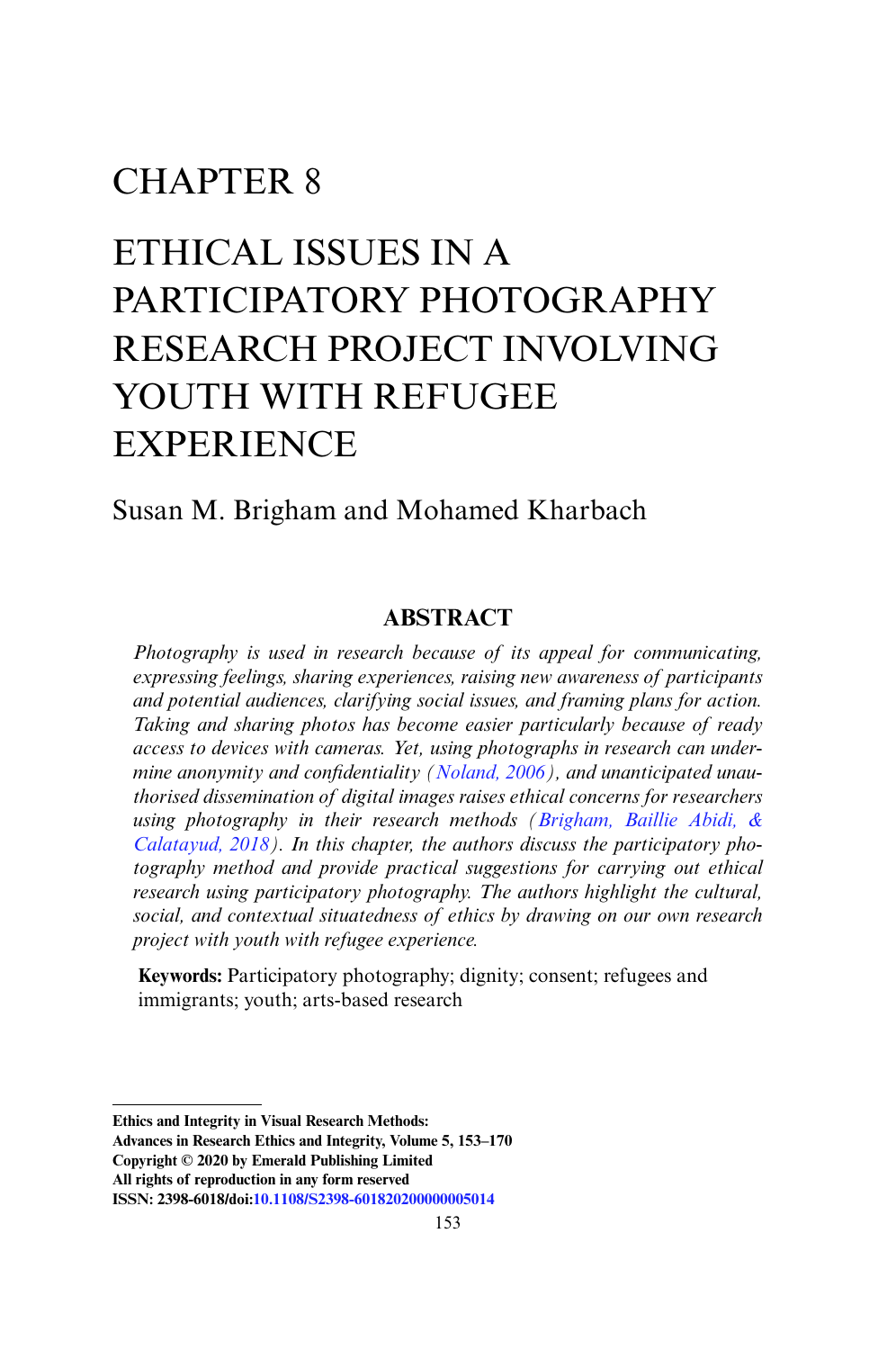## **INTRODUCTION**

Photographs have the power to evoke a profound sense of understanding through empathic experience ([Eisner, 2007](#page-15-1)). Photographic images have brought into sharp focus local and global concerns of environmental devastation, natural disasters, war, famine, migration, gendered violence, military suppression, poverty, oppression of workers, and many other social issues. They have sparked an array of responses, and some have spurred social activism and change. For example, the widely circulated image of three-year-old Aylan Kurdi's body, washed ashore on a beach in Turkey in 2017, generated attention to the humanitarian crisis caused by the war in Syria. [Slovic, Västfjäll, Erlandson, and Gregory \(2017\)](#page-17-0) assert that this 'iconic photo of a single child had more impact than statistical reports of hundreds of thousands of deaths', adding, 'people who had been unmoved by the relentlessly rising death toll in Syria suddenly appeared to care much more after having seen Aylan's photograph' (p. 640).

Because of the power of photography to arouse emotions, promote deep reflection, and communicate feelings, ideas, and experiences ([Brigham, Baillie Abidi, &](#page-15-0) [Calatayud, 2018](#page-15-0)), researchers have turned to photography as a research method. One such method is participatory photography. Participatory photography offers valuable opportunities to expand the depth of research participants' voices as they share their stories, name their realities, engage in critical dialogue, and promote awareness of their experiences within a group [\(Brigham, Baillie Abidi, &](#page-15-0) [Calatayud, 2018](#page-15-0), p. 104). The photos and the narratives related to the photos lend themselves to creative and engaging knowledge dissemination, increasing the accessibility of the participants' stories, broadening the audience and having potential impact.

While recognising the value of photography in research, we also acknowledge there are complex and challenging ethical considerations involved in the participatory photography research process. Indeed, 'the act of taking pictures in any community is a political act' (Castleden, Garvin, & Huu-ay-aht First Nation, 2008, p. 1396). Ethical research implicates a deliberate intention to do no harm.

In this chapter, we refer to a study we recently completed with colleagues.<sup>1</sup> The purpose was to support youth, who came to the Halifax, Nova Scotia as refugees, in exploring concepts and issues of social justice, social activism, migration, and learning about participatory photography methods. Over a 12-week period, 10 youth between the ages of 16 and 24 with refugee experience participated in a series of workshops where they received basic training in camera operation and photo editing skills, as well as time spent on discussing concepts of social justice and activism and what these terms mean to them. Youth used the skills developed in the workshops to take photos that communicate their lived experiences and the social justice concepts they wished to share. At each session, which lasted about two hours, participants shared and discussed their photos with the group. Discussions were supported by a group facilitator. While we offered basic point and shoot cameras, all participants chose to use their cell phones as cameras. At the end of the 12-week period, a public forum was organised by the participants and research team to showcase the work of participants. The event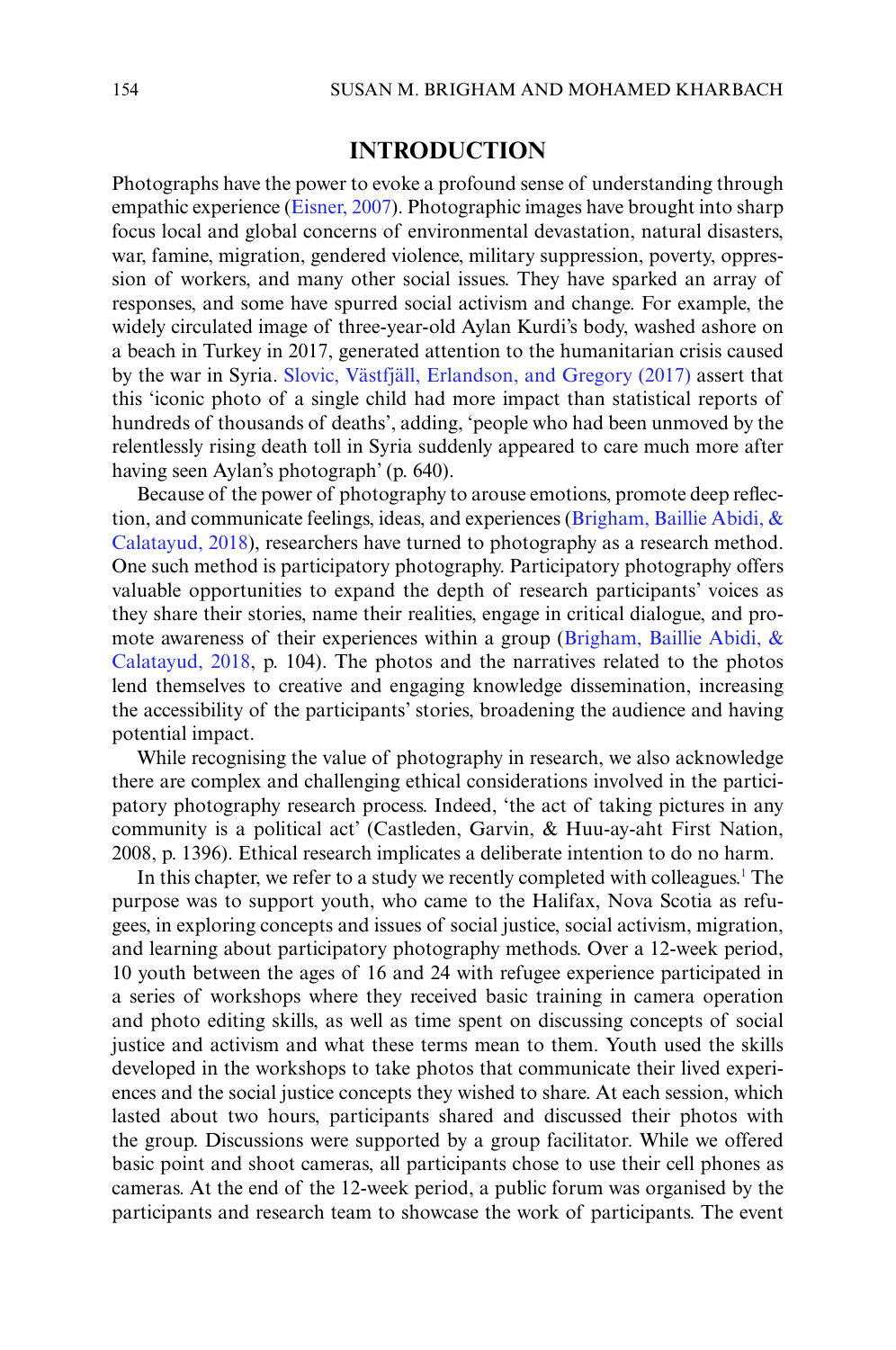provided a further opportunity for participants to develop their public speaking and advocacy skills.

The purpose of this chapter is to provide the reader with insight into the methodology and practical suggestions for carrying out ethical research using participatory photography. We start with a brief definition of participatory photography, then we discuss the ethical considerations implicated in four stages, specifically related to ethical practices we encountered in our research study, followed by a conclusion.

# **PARTICIPATORY PHOTOGRAPHY**

Participatory photography is an arts-based method. The essential purposes of arts-based research methods are to:

enhance understanding of the human condition through alternative (to conventional) processes and representational forms of inquiry, and to reach multiple audiences by making scholarship more accessible. The methodology infuses the languages, processes, and forms of literary, visual, and performing arts with the expansive possibilities of scholarly inquiry for purposes of advancing knowledge. [\(Cole & Knowles, 2007](#page-15-2), p. 59)

For us, participatory photography is an umbrella concept encompassing different collaborative forms of photography-based methods. In general terms, participatory photography is a collaborative research method in which research participants are actively involved in taking photographs to document their lived experiences, tell their stories, explore community needs, and create awareness of their experiences and circumstances within a group, and possibly with a wider audience. The method aims to encourage self-awareness and group discussion, and develop collective knowledge. It is a valuable research method for researchers working with marginalised groups ([Gotschi, Delve, & Freyer, 2009;](#page-16-1) [Prins,](#page-17-1) [2010\)](#page-17-1), including refugee and im/migrant youth ([Brigham, 2015](#page-15-3); [Brigham, Baillie](#page-15-0) [Abidi, & Calatayud, 2018](#page-15-0); [Brigham, Baillie Abidi, & Zhang, 2018;](#page-15-4) [Fassetta,](#page-16-2) [2016;](#page-16-2) [Robertson, Gifford, McMichael, & Correa-Velez, 2016\)](#page-17-2), people with disabilities [\(Jurkowski, 2008;](#page-16-3) [Newman et al., 2009;](#page-16-4) [Povee, Bishop, & Roberts, 2014](#page-16-5)), war affected youth [\(Denov, Doucet, & Kamara, 2012\)](#page-15-5), people with early-stage Alzheimer disease ([Wiersma, 2011](#page-17-3)), women experiencing chemotherapy ([Frith &](#page-16-6) [Harcourt, 2007](#page-16-6)), children living in orphanages [\(Johnson, 2011\)](#page-16-7), Indigenous communities [\(Castleden et al., 2008\)](#page-15-6), children with autism [\(Carnahan, 2006](#page-15-7)), and people who are homeless ([Hodgetts, Radley, Chamberlain, & Hodgetts, 2007](#page-16-8); [Radley, Hodgetts, & Cullen, 2005](#page-17-4); [Wang, Cash, & Powers, 2000\)](#page-17-5). The method allows for participants to communicate stories without relying solely on words. It is an appropriate method for those whose first language is not the same as the other research participants and/or researchers. The research participants can be engaged in the research 'in a meaningful way, either as the subjects of the research, co-researchers, or as researchers of their own experiences' (Eliadou, 2015, cited in [Barromi Perlman, 2016,](#page-15-8) p. 6). It enables the participants to have control over the dissemination of the photographs.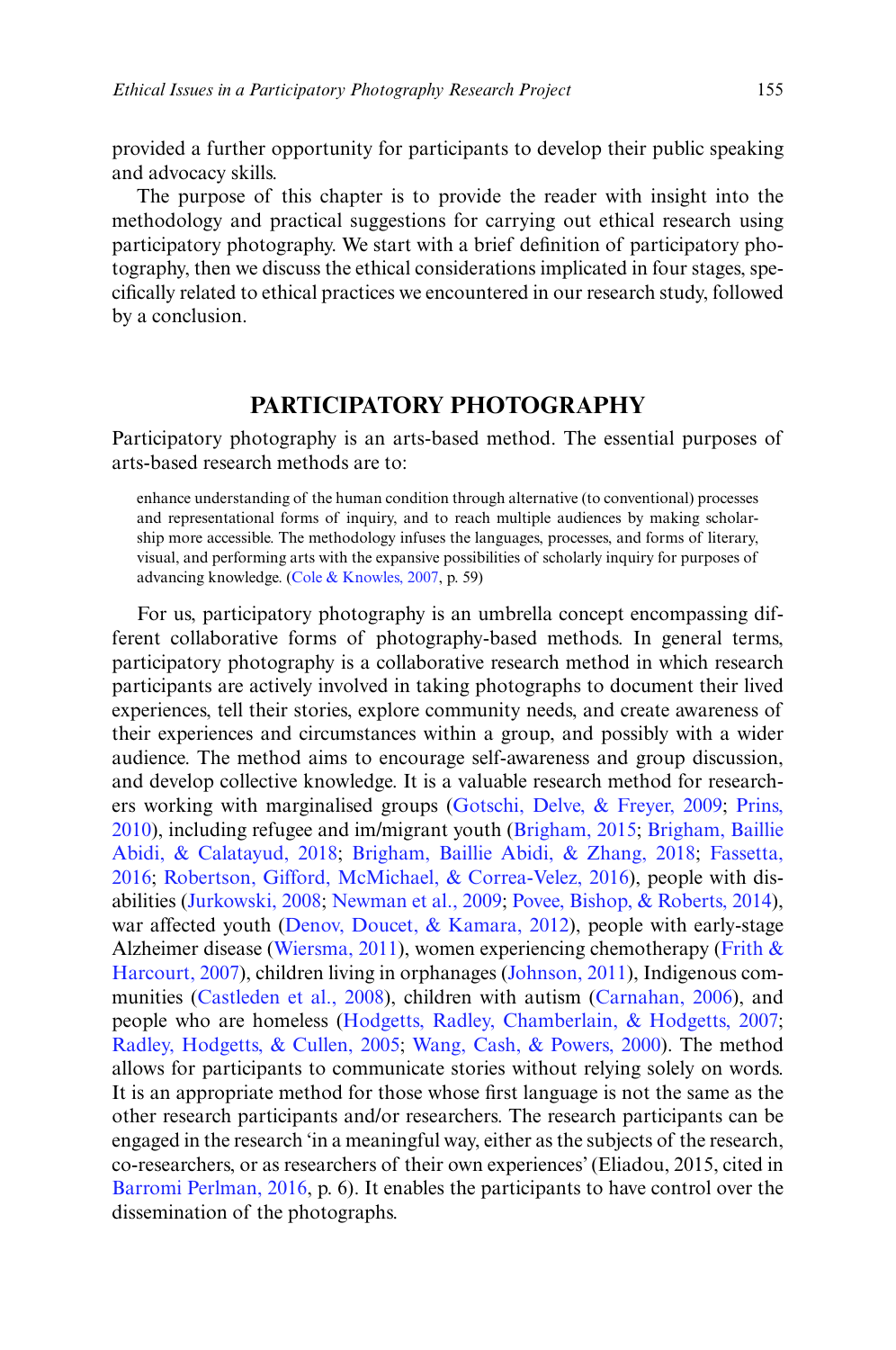The premises behind using participatory photography in research are that photos can:

- (a) prod and sharpen memory, reduce misunderstandings, and stimulate emotional storytelling [\(Collier, 1957](#page-15-9), p. 858);
- (b) raise new awareness of research participants' consciousness of their social existence [\(Harper, 2002,](#page-16-9) p. 21);
- (c) help clarify a social issue and frame plans for action [\(Singhal, Harter,](#page-17-6) [Chitnis, & Sharma, 2007,](#page-17-6) p. 216); and
- (d) potentially reach a wide audience including policy-makers and the public in general.

We do not use participatory photography and photovoice interchangeably as some scholars do (e.g. [Johnson, 2011\)](#page-16-7). Photovoice is a specific method developed by Caroline C. Wang and Mary Ann Burris (1994), and while it is like participatory photography because it is participatory and the participants are co-researchers and have control over their photos and narratives, photovoice is committed to system-level change. We preferred to have participants decide if and how they would reach policy-makers and others. Our concern was that if we had declared that there would be a system-level change as a result of the project and none occurred, our research participants would have developed a lack of confidence and trust in the research team and the project. Ethical considerations are at the research preparation stage.

Ethical considerations related to 'the protection of subjects from harm, the right to privacy, the notion of informed consent, and the issue of deception' [\(Merriam, 2009](#page-16-10), p. 230) have to be addressed at the preparation stage, that is, when designing the research; before recruitment. In our study, preparation was not a simple matter for several reasons.

First, as with any research, researchers must reckon with issues of power, trust, and ownership [\(Castleden et al., 2008\)](#page-15-6). The benefit of participatory photography is that it is participatory and the participants are in effect co-researchers who have control over their representations in the study ([Brigham, Baillie Abidi, &](#page-15-0) [Calatayud, 2018,](#page-15-0) p. 105) thereby lessening the power imbalance between researchers and participants. However, as researchers, we are

privileged, highly educated, and professionally trained … [who], as social actors, may … reproduce unequal social and power relations, such as race, gender, and class relations between themselves and participants within the social institution and a larger global and neo-liberal context. [\(Zhu, 2019,](#page-17-7) p.64)

We had to avoid a 'fixed method' that reflects an 'academic trend of doing "parachute" research' [\(Castleden et al., 2008](#page-15-6), p. 1401). Parachute research is when a researcher parachutes into a community for a short time, without taking the required time for the community to know them for the researcher to get to know the community in an effort to build trust.

Further, sustained participation by a group over an extended period of time is required to develop a sense of community between the participants and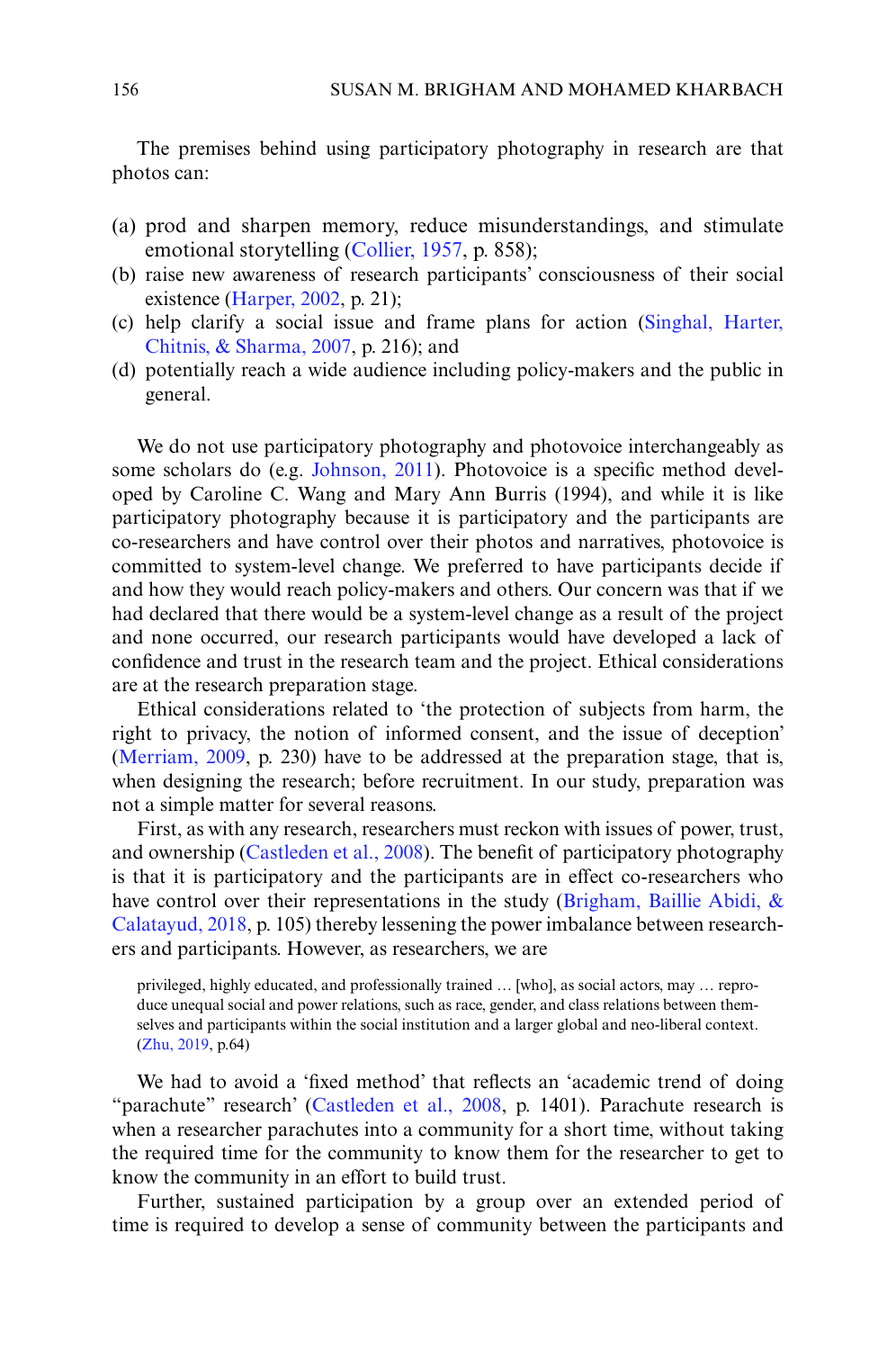researchers [\(Brigham, Baillie Abidi, & Zhang, 2018](#page-15-4)). We discuss the time-intensive aspect of our research below and elaborate on how that may be an ethical concern. In our study, our research team included two team members who work with the Immigrant Services Association of Nova Scotia (ISANS), which has youth-focussed programmes. One of these team members worked closely with youth and had an established relationship through the programmes with some of the youth who subsequently participated in our project. Additionally, the first author has been working in the Halifax community with refugee and immigrant families for over 15 years and is familiar to several refugee and immigrant families. These relationships and positive reputations in the community helped the team members to build trust over time. Opportunities for participants and the research team members to get to know one another were achieved through icebreaker activities during every session.

Researchers must become more conscious of power imbalances between themselves and the participants and within communities and between potential participants. [Gotschi et al. \(2009\)](#page-16-1) who involved women and men farmers in Mozambique in their photography project found that the women participants, who were explicitly allocated the cameras and trained in their use, had their cameras taken away by their husbands or male leaders. The resulting photos in the project were predominantly from a male perspective. Further, Gotschi et al. reported that a male leader used the camera to 'increase his reputation by promising people to get them their pictures' but the camera had a limited number of shots, so not everyone got their picture taken resulting in the repeating of the first stage of the project. These examples point to ethical dilemmas, including: the women's possession of the borrowed cameras created unanticipated impacts on relationships in their families and in the community at large, and the resulting 'data' (i.e. photographs) had a limited women's perspective, which was the main research focus. This seemed to be partly because the participants lacked clarity for the research purpose (suggesting a communication problem between the researchers and participants), the researchers were not fully aware of the gendered power differentials in the community, and the community at large did not have sufficient 'buy in' for the research project. In that research project, participatory photography may not have been the most appropriate method.

In our study, potential participants met one-to-one with two team members to have the project explained to them and where they could ask clarifying questions, an information letter was given to each participant, and more than twice participants reviewed the consent form with research team members. Additionally, even though participants were offered cameras and were trained by a professional photographer on how to use them, they preferred to use their own cellphones. This proved helpful as the ubiquity of cellphones reduces the visibility of these devices within community and lessens what [Sontag \(1977\)](#page-17-8) refers to as the intrusive feel that a traditional camera sometimes arouses. As such, our participants felt a higher degree of ease and comfort as they went about capturing their individual experiences and photographing things meaningful to them. Furthermore, the first author had worked with the community on two previous participatory photography projects that had culminated in several public events, which some of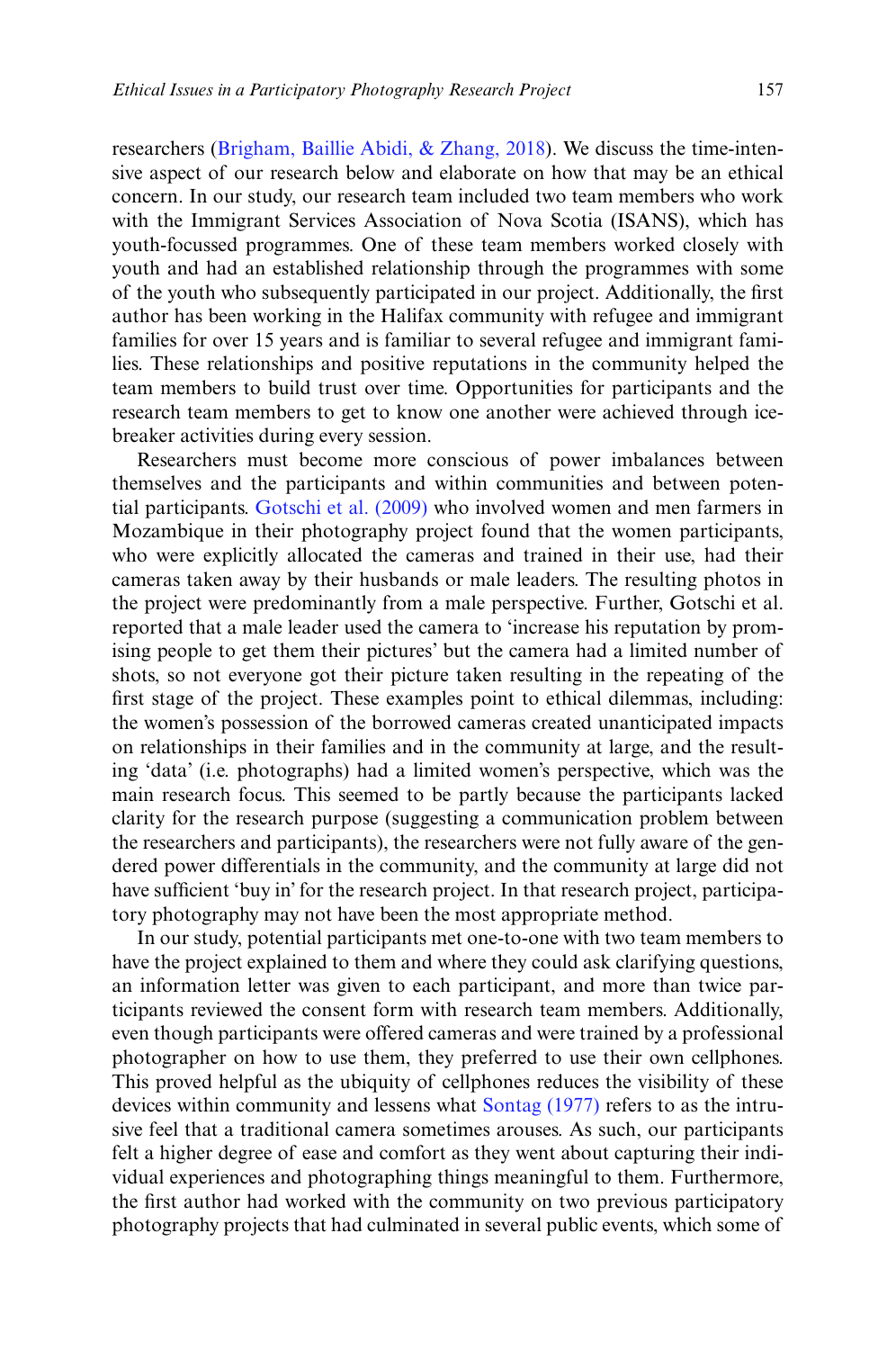the participants had heard about. Hence, the photography research process was somewhat familiar to some of our youth participants.

Second, the participatory photography method often leads to culminating events intended to share participants' perspectives with wider audiences and raise awareness of issues with the public and policy-makers (such as photography displays or community shows). Therefore, research projects using participatory photography will usually entail involving established community partners who have networks in the community and long-term connections with policy-makers/ people in positions of power early on in the research stage. Community partnerships also allow for a broader reach for recruitment and they can give insights into wording and appropriate phrasing in the recruitment materials. For example, before recruitment, our research team (which consisted of two people from an established immigrant settlement association, a member of a youth-focussed arts-based organisation, two academic researchers, and several research assistants) met to discuss the appropriate terminology for refugee youth – our target participant group. After discussion, we settled on 'youth with refugee experience' because some youth with whom the team members had worked with in the past found the term 'refugee' a stigmatising and exclusionary social label.

Third, if there are language proficiency challenges or a lack of a common language among the participants and researchers, it may be necessary to have recruitment tools in several languages and have researchers meet with potential participants one to one to assess their needs and language skills. [Strawn and](#page-17-9) [Monama \(2012\)](#page-17-9) who worked with women in Soweto, South Africa noted that they involved others to discuss 'the informed consent with participants in their mother tongues' (p. 543). However, the use of interpreters or translators in research can pose challenging ethical dilemma especially if translators are not closely connected to the research project or when translators and research participants belong to what they may perceive as antagonistic ethnic or religious groups. While we did not have to rely on the services of an interpreter because all of our participants were required to have fluency in English in order to participate, some studies demonstrate how the ethicality of research was seriously undermined by the use of interpreters (see [Halilovich, 2013;](#page-16-11) [Hopkins, 2008;](#page-16-12) [Kabranian-Melkonian,](#page-16-13) [2015;](#page-16-13) [Mackenzie & McDowell, 2007](#page-16-14); [Smith, 2009](#page-17-10)). Also, during our initial meetings with participants, we took the time to make sure they understood the ethical complications of visual research and that they were aware of the requirements the project demands in terms of effort and time. These initial meetings were also an opportunity to gauge participants' commitment to the project since, as mentioned above, the method requires a significant investment of time.

Fourth, if the research participants are minors, as was the case for some of the participants in our project, it is important to recognise that youth 'are dependent on parents or other adult guardians and lack a voting voice' [\(Strack,](#page-17-11) [Magill, & McDonagh, 2004](#page-17-11), p. 56). Therefore, we, the research team, took a lead in launching the process by drawing on our resources and networks. Specifically, we involved community partners: Youth Art Connection [\(YAC, 2019\)](#page-17-12) which has established community relationships and networks and whose mission is to work with youth of all backgrounds to grow a successful career and life and the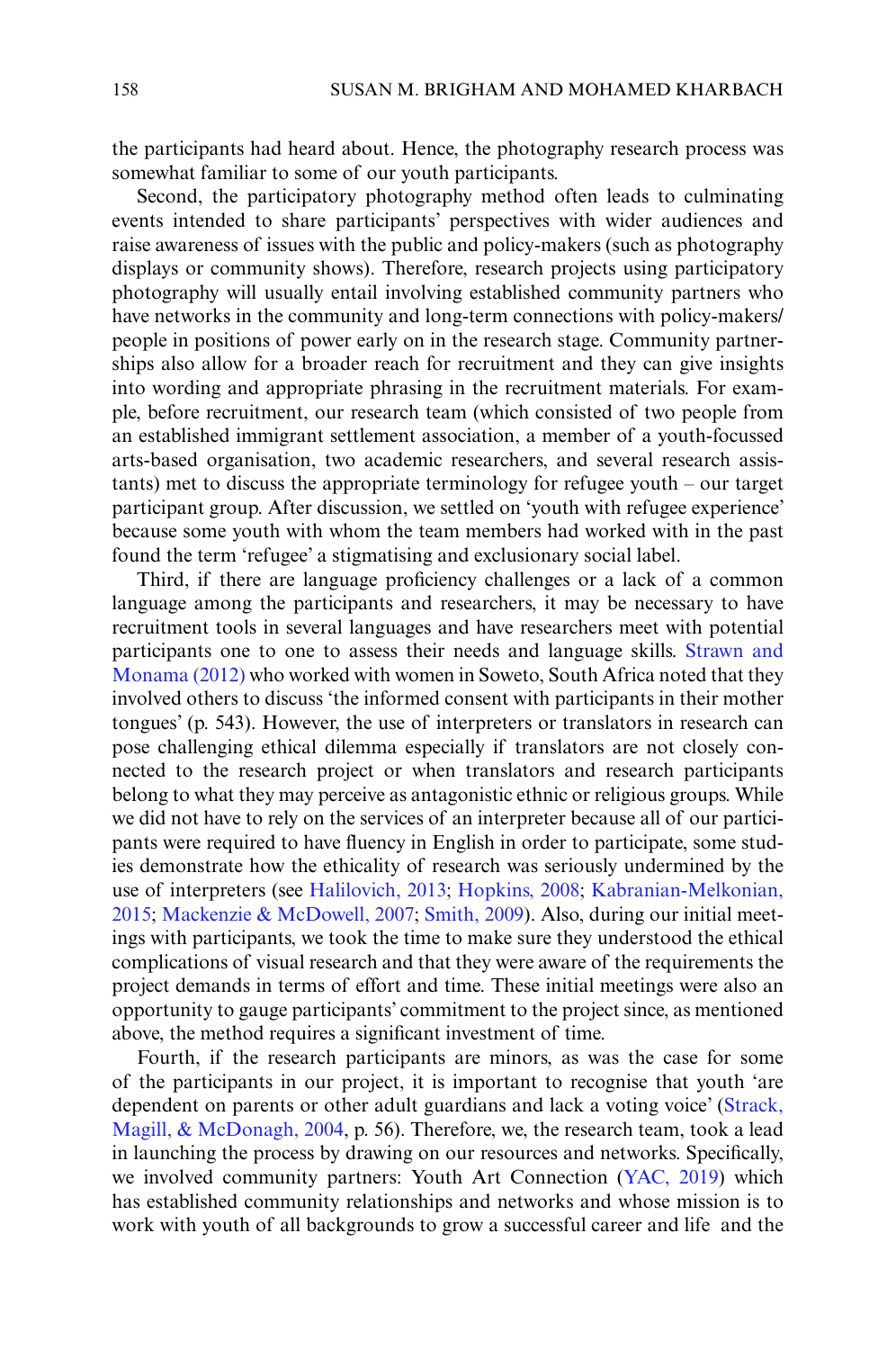Immigrant Settlement Association of Nova Scotia, which is committed to helping newcomers build a future where they belong and grow (ISANS, 2019).

Participatory photography often embraces concepts of empowerment, collaboration, and community, which have been themselves the subject of critique. For instance, Hayward et al. (2004, cited in [Denison & Stillman, 2012](#page-15-10), p. 1040) criticises 'a mythologising of the power of participatory methodologies to accomplish problem solving, emancipation or empowerment'. We agree with [Strack et al. \(2004\)](#page-17-11) who, although are referring to photovoice, make an important point for participatory photography in general. They advise 'engagement in a photovoice project will not lead to a complete state of empowerment' and allowing youth to believe that 'could leave participants feeling more hopeless and unempowered than when they started the program' (p. 57). Participatory photography methods often aim at social change and empowerment, yet this can sometimes be challenging, especially given the intangible nature of social change and empowerment. [Duffy \(2011\),](#page-15-11) citing numerous scholars, touches on the polysemic nature of the concept of empowerment, arguing that it can mean learning a new skill, taking part in political action, and gaining critical awareness of surrounding social concerns, among other things. As [Duffy \(2011\)](#page-15-11) states, 'empowerment as a process or outcome may not always be present or apparent' (p. 3) and its meaning is contextually dependent. Participants who had worked diligently to generate photographs depicting their societal concerns may expect a higher level of engagement from policy-makers and decision takers only to be disappointed at the lack of responsiveness from these officials. For instance, after a photo exhibition in which they engaged in discussions with different policy figures about methods for social change, participants in [Denov et al.'s \(2012\)](#page-15-5) project felt that

these discussions ultimately failed to yield concrete changes for the youth [which left them] and [the] research team with concerns about the feasibility of photovoice as a truly viable tool for social change. (p. 130)

A similar concern regarding the social action component is voiced by Johnson (2016), who warned against 'raising false hopes or unrealistic expectations amongst the participants of photovoice projects who are positioned to be the champions for social change in their communities' (p. 799). Instead, he recommended that researchers explain to their participants 'the project has the potential to be policy informing rather than policy changing' (p. 799).

For this reason, we recommend that in the early planning stage, researchers must seek the support and interest of community and policy-makers, a point raised above. While we are referring to youth, this is equally important for adult research participants. Specifically, we involved a community partner (Youth Art Connection) who has established relationships and networks with youth of all backgrounds ([YAC, 2019\)](#page-17-12). Additionally, when working with youth, there may be a need to meet with parents or guardians about the project, as they would be required to give consent for their children to be involved. In our project, we did not meet with parents; rather our consent process involved the following process: two team members met with each participant who expressed an interest in the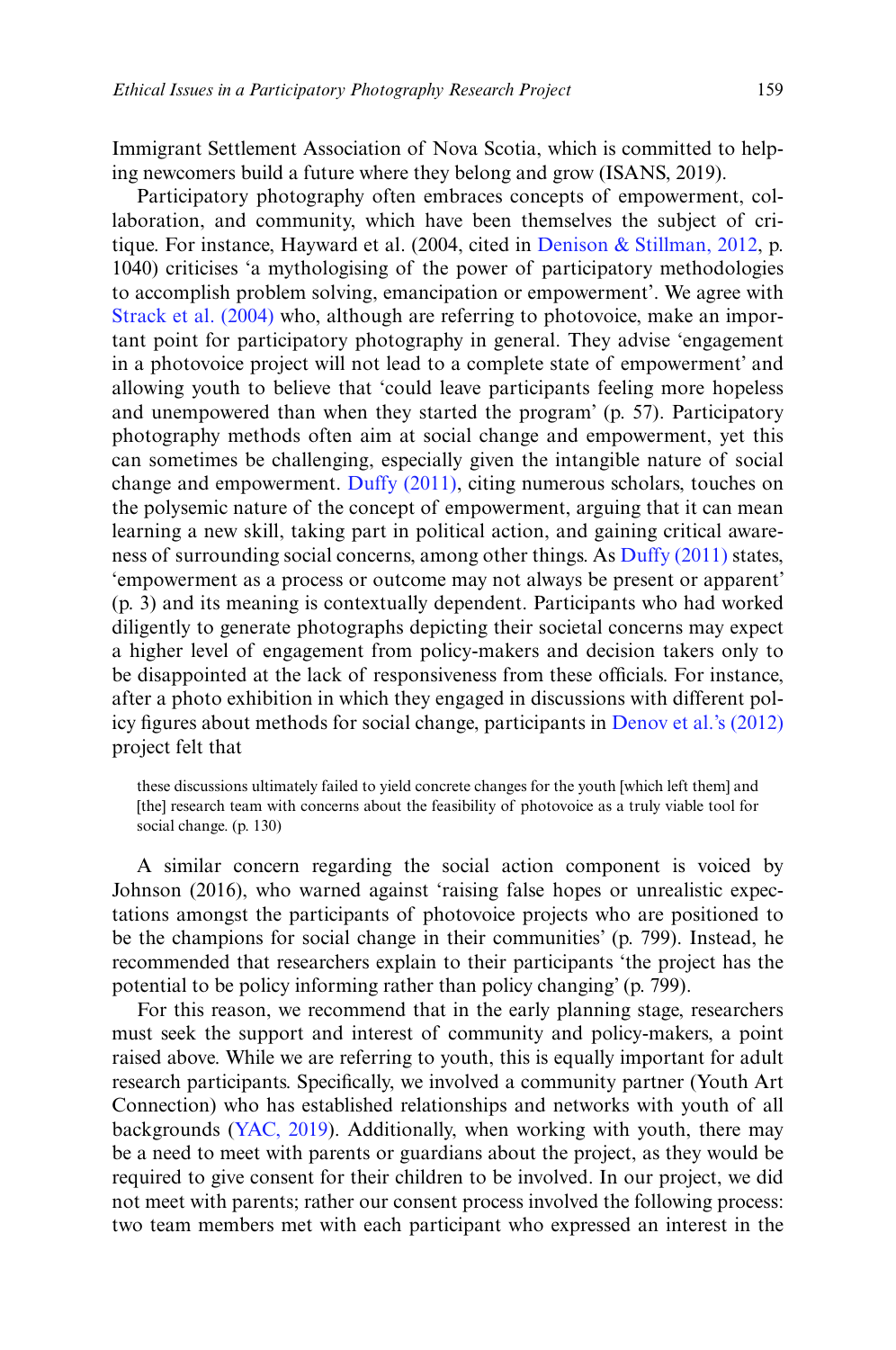research. Once we got a sense of the participants' abilities to communicate in English (which was a criterion for participating) and their level of commitment, we discussed the consent form and then invited them to meet with the full group of 10 youth. At the first group meeting, participants brought their signed consent forms, which for minors included the signature of their parents. At that time, they met their peers and the whole research team, as well as the counsellor who was available at all times should any youth require professional psychological support. We also went over the consent form again.

Fifth, as the method involves reflecting on and discussing personal experiences and producing photos and stories based on personal experiences, a professional counsellor is often required by university ethics review boards to be available to the participants. Participants in our project had arrived in Canada as refugees; they are from different cultural backgrounds and some had experienced significant trauma. It was essential that our research team consisted of leaders who had experience and training in dealing with these considerations. Before beginning the research sessions, we hired a professional social worker with experience in working with youth who have experienced trauma, who herself is a racial minority, to be available at all times to provide our participants with professional support when needed. Like the research team, the social worker needed to establish trust with the participants over time.

Once the research had been planned, an ethics review had been approved, and the participants were recruited and had consented to participate, we began the training stage.

# **ETHICAL CONSIDERATIONS AT THE RESEARCH PARTICIPANT TRAINING STAGE**

The training of the participants is a critical step, which involves discussing power dynamics, the use of cameras in public places, and ethical issues, including interactions within the group. For example, in our project, to create a safe environment and to ensure participants were emotionally protected, participants together developed community standards, which they discussed and added to each session (see [Fig. 1\)](#page-8-0). This included keeping one another's stories in confidence, communicating respectfully and being supportive of one another. It is important to refer to the community standards at each research session and invite further discussion about the standards each time.

Since the participants in participatory photography research projects are taking photos on their own outside of the research sessions, there is a need to plan how participants will describe the purpose of taking photos in the community and for obtaining consent from people who are identifiable in the participants' photos. In our project, Author 1 developed a short consent form that each participant would need to have signed by anyone who appeared in the photos (and if the identifiable subject in the photo was a child, parental/guardian consent was required). In the training, we asked participants to be prepared to explain what they were doing when taking photos in public places, to ask for permission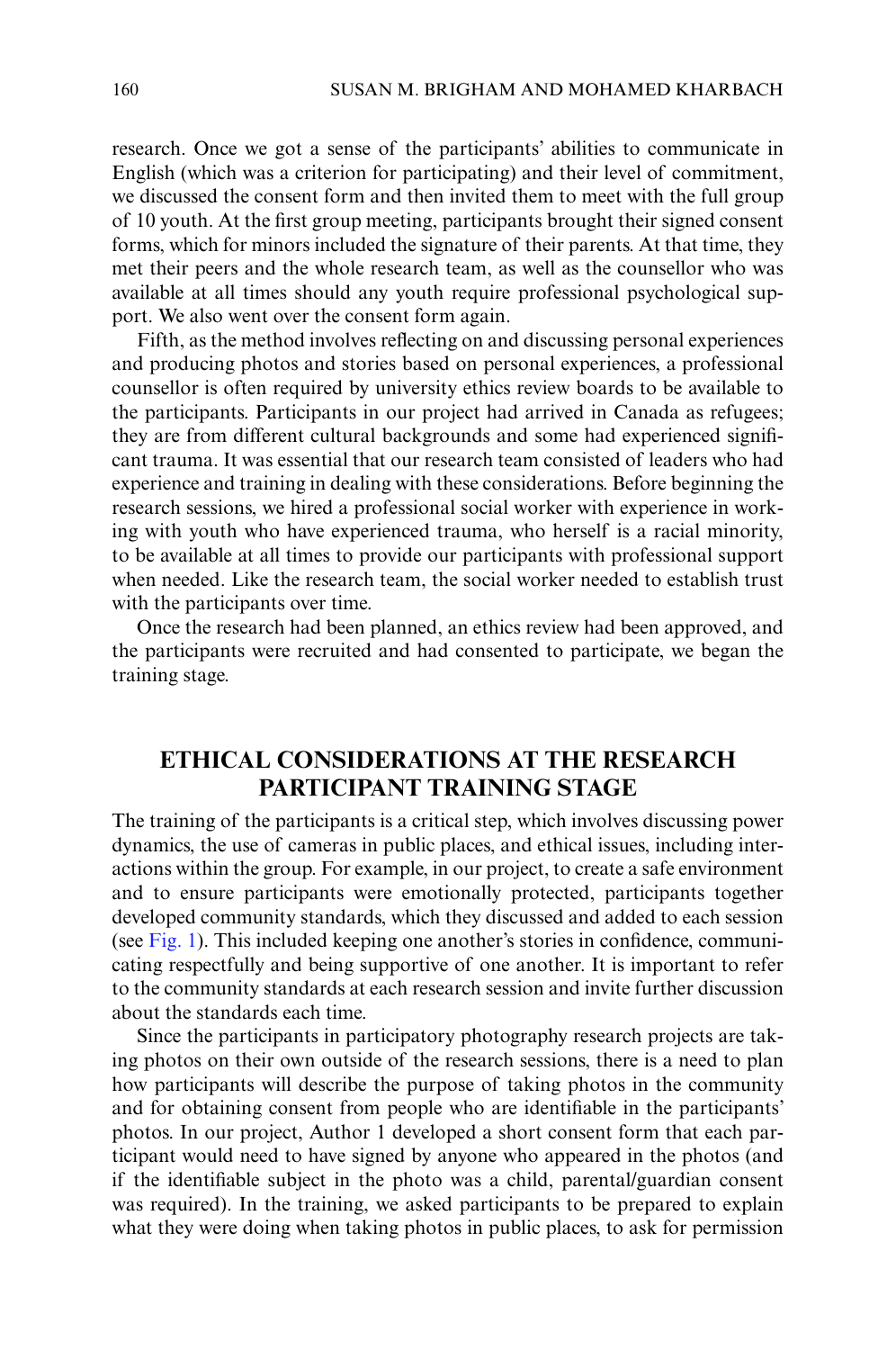Community Stanuards Talk Respect one ancher (cultures, religion, language) when \ . Hap Active listening Being non-judgement al/acceptance Support one another<br>Encurage one another (group, stays in the group)<br>Openess and honesty Asking for help is ok<br>Caring for one another Nodrugs/aliahal Building trust Share food OK to make mistakes Assume the best

<span id="page-8-0"></span>*Fig. 1* Community Standards Developed by the Research Participants.

before taking photos of people, to always consider people's safety, and if certain people do not want their photo taken, respect their decision. To help youth feel more comfortable with the process of negotiating social interactions and to practice alternative actions, participants could use role-playing and modelling [\(Prins, 2010](#page-17-1); [Strack et al., 2004](#page-17-11)).

Training also includes training in camera operation, photography skills development, photo editing skills, and safety. The data collecting stage is next, where participants begin taking photos.

# **ETHICAL CONSIDERATIONS AT THE DATA COLLECTION STAGE**

Taking photographs can be an intrusive activity. Indeed, photography is a 'culturally embedded technology of power' (p. 441), which can 'operate as a technology of surveillance that breeds distrust and facilitates social control' [\(Prins, 2010](#page-17-1), p. 4).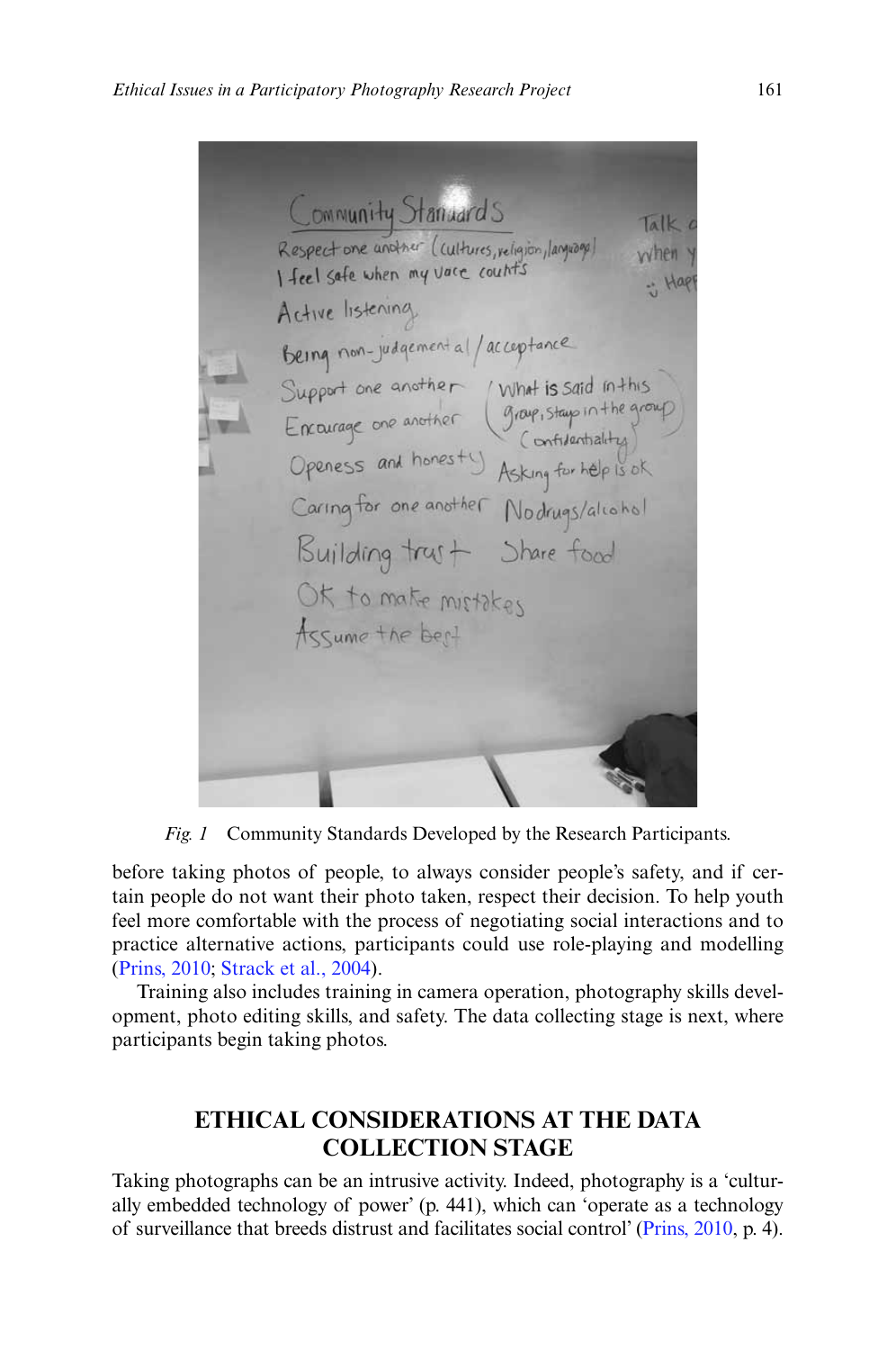[Prins \(2010\)](#page-17-1) gives examples from her participatory photography study in El Salvador, in which her participants experienced suspicion, hostility, ridicule, and embarrassment as they took photos in the community. [Prins \(2010\)](#page-17-1) explains:

[Research participant, Esmeraldaa] went to the cañal [sugar cane field] to take a picture of it and the owner came up and asked her what she was doing. She explained. He asked who was in charge of this project and she gave him my name. He said that I was telling her to take pictures of it so that I could come and 'darle fuego' [set it on fire]. Then Esmeralda went to the school to take a picture of it and the [principal] and a few teachers ended up talking to her and asking why she was taking pictures there. Again, they asked who was in charge and she gave them my name and mentioned Alfalit [the nongovernment organization]. 'If one child disappears, we're going to go look for her [author]' [translated from Spanish], they said… Then Esmeralda went to take a picture of a large [farm machine] and …the owner said that I was having her take pictures so that I could come and steal it …. (p. 434)

As we mentioned in the first section, preparing participants for possible negative responses, such as criticisms and hostility, is important. In addition, regular opportunities to discuss participants' needs, concerns and emerging problems throughout the study are helpful. Prins reminds us that the camera is not 'an accultural, intrinsically liberating technology that produces similar results in any social cultural setting' ([Prins, 2010,](#page-17-1) p. 427). She advocates for a 'judicious' and socio-culturally informed approach to photography.

The beauty of the participatory photography method is that it allows participants to express ideas that are not limited or constrained by words and language, yet it is important to recognise that non-tangible topics to which participants may wish to bring attention cannot be easily captured in a photo. For instance, [Strawn and Monama \(2012\)](#page-17-9) give an example of participants who shared a story of sexual harassment in the workplace, which 'did not readily lend itself to the photographic image' (p. 545). Castleden et al. (2008) give an example of a participant's wish to draw attention to gossip as a social health issue in the community. 'Her solution was to photograph the word spelled out on a Scrabble game board' (p. 1402). In my own [Author 1's] previous study, a participant wanted to convey issues related to her identity through poetry, so she wrote the poem, typed it up and took a photo of the written poem. These examples show the creativity of participants in trying to convey ideas that do not lend themselves easily to photographic images. They also suggest that in some cases, a process that includes storytelling or reflective writing that helps to capture narratives and ideas beyond or outside of photographs contributes to maintaining the integrity of the participants' stories. A method that limits the research participants' ability to share their stories in a fulsome way becomes an ethical concern in that participants' voices are partially or fully restricted unnecessarily.

[Gotschi et al. \(2009\)](#page-16-1) reported that in their study with farmers in Mozambique their participants wanted to photograph what they do at harvesting time, but it was not harvesting season. Therefore, the research participants involved the community in staging photographs where they posed with equipment and props to simulate the activity. The other group of participants in their project simply waited for harvest season to arrive to take photos thereby delaying the project by several months. We suggest that there is no ethical issue with simulation. We take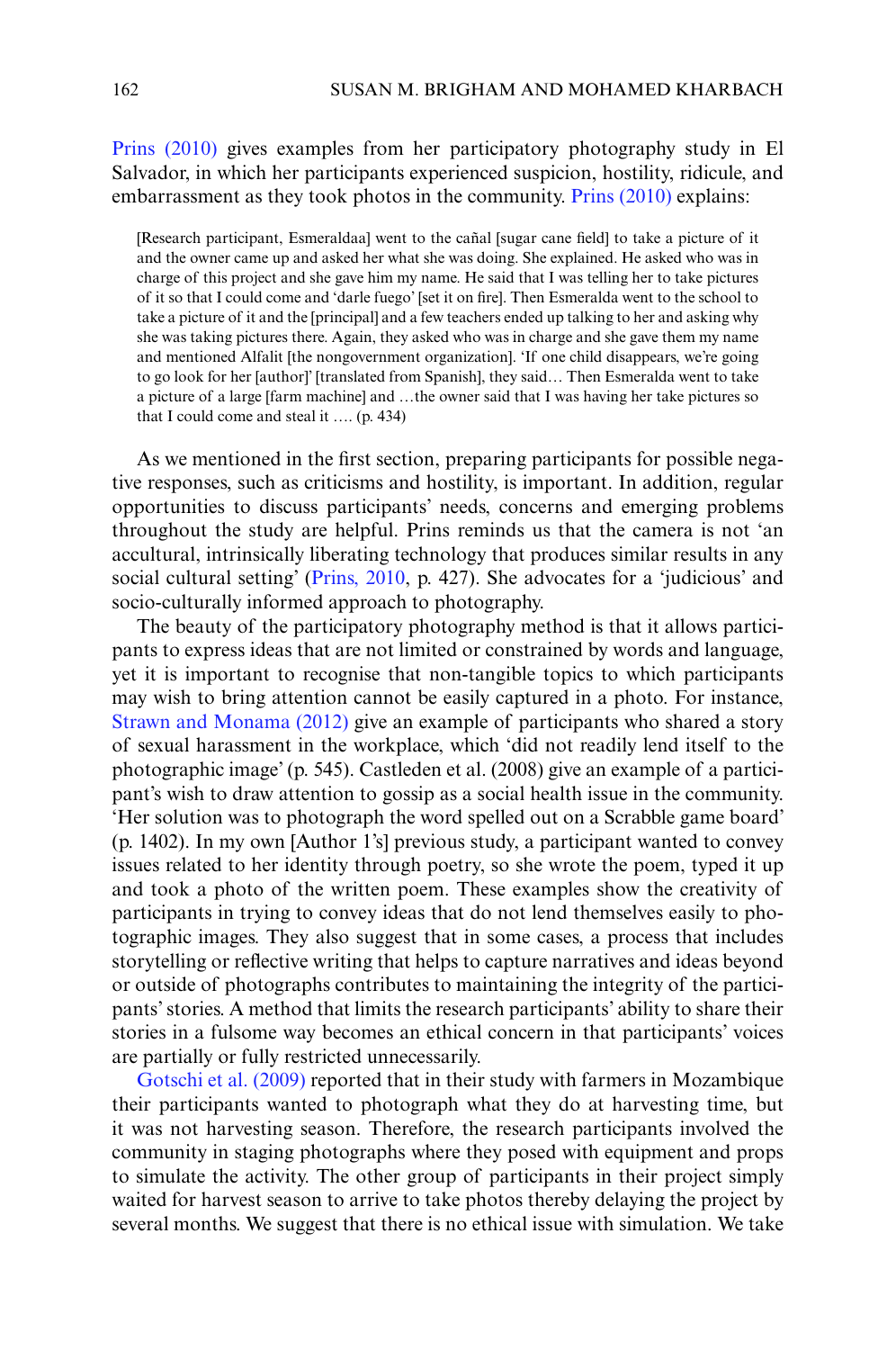the view that it is the participants' choice about what they want to depict in their photographs and how. However, this example is a reminder that researchers must be flexible and patient, as not all critical activities or events that are important to participants will coincide with the researchers' availability. Researchers would benefit from planning their projects including the time frame and duration for the project with communities.

A challenge for this type of research project, which is often time-intensive, is sporadic attendance, resulting in a small core group of participants that stays involved in the project from beginning to end. The amount of time required of participants is usually significant and as noted above, in order to build a sense of trust and community a long period of time is required for the project. Moreover, many participants who are marginalised are experiencing multiple barriers and demands, leaving them little time for time-intensive projects like participatory photography projects. In our project, we learned of the youths' multiple responsibilities that included: caring for younger siblings and elders, acting as translators for family members at appointments, doing paperwork (such as paying bills and filling in various types of forms), helping family members with school work, running errands, and doing their own school work, paid employment, and social activities. We provided incentives such as the use of a camera for the duration of the study and receiving developed photographs as well as electronic copies of photographs on flash drives at no cost to them. We also compensated participants with gift cards, and provided refreshments and public transportation passes. Yet the reality was that participants could not always participate despite their best intentions. As mentioned above, we interviewed the interested participants before they formally agreed to participate to gauge their interest and availability for the project and we tried to be as flexible as possible with meeting times, yet within the first four weeks of the project we had a number of participants reduce their participation and a few withdrew. This may become an ethical issue as the group loses its sense of cohesiveness and those unable to regularly participate may feel less included when they return to the group after an extended absence. Further, as [Bukowski and Buetow \(2011\)](#page-15-12) explain, if all their participants (women who are homeless) could have come together as a group it would have 'increased the ability of the women to advocate collectively for what they wanted' (p. 744). Additionally, had their participants been involved over a longer time period there could have been a better focus on the participants' changing situations and a better understanding of why they experienced changes. Ethically, even while participants may be foregoing income in order to participate in the research project, compensation/ remuneration must not be excessive as it may impact the participants' sense of free choice to participate.

Financial resources can be limiting factors in the use of photography in research ([Coles-Ritchie, Monson, & Moses, 2015](#page-15-13)). To cover the costs of cameras and other materials required for the conduct of photography-based research projects, researchers have to search for and secure funds, grants, or donations from third party stakeholders. For instance, in their photovoice study with social work students and the lack of sufficient funding, [Mulder and Dull \(2014\)](#page-16-15) were not able to provide digital cameras to their participants and, instead, asked them to use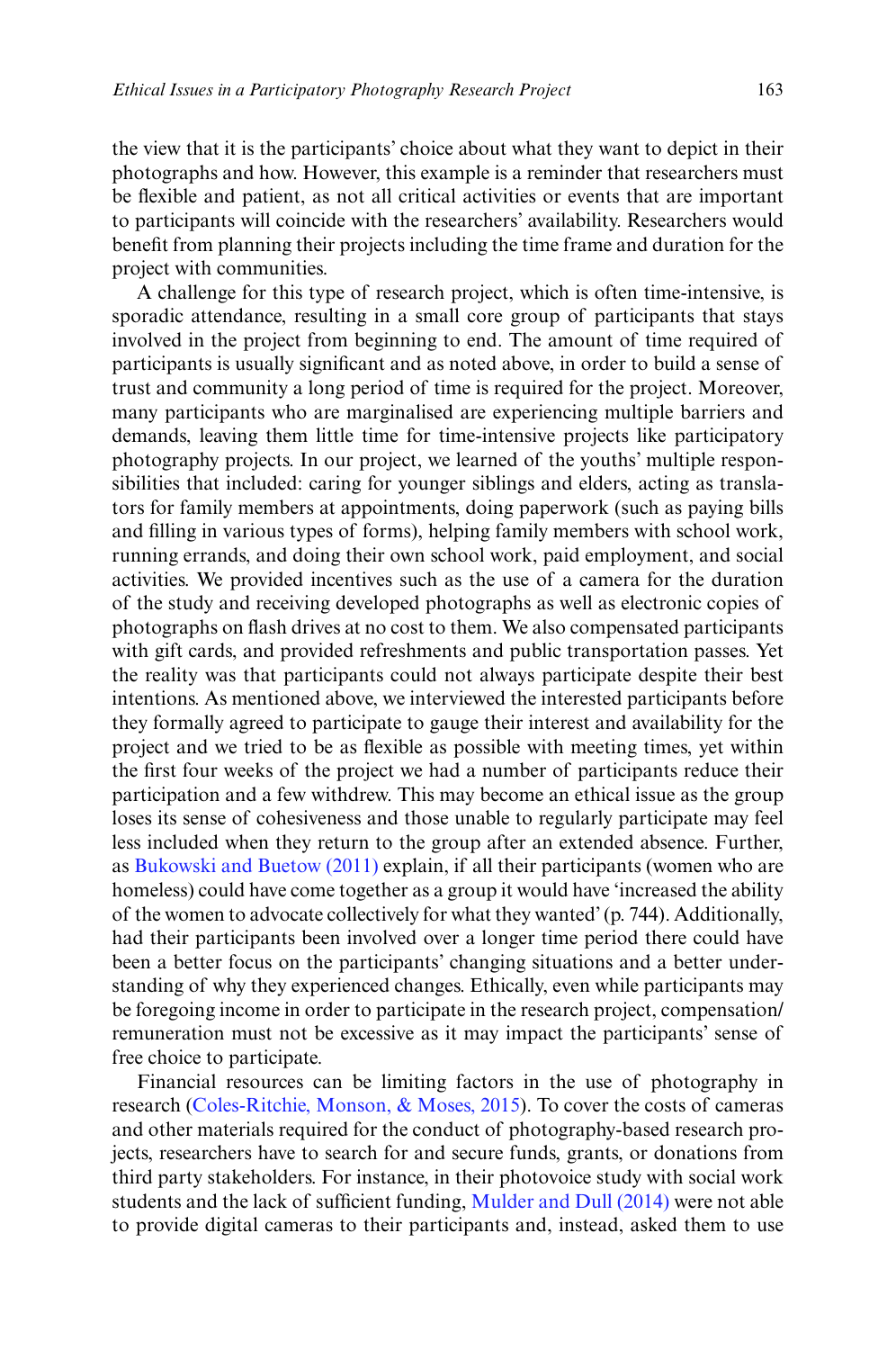their own smartphones or any other camera device they had. In our project, we gave the participants the choice of using their cellphone cameras or basic point and shoot cameras. The youth chose to use their own devices. However, we found that using these devices impacted the ability to share photographs as planned because the lower resolution did not allow us to enlarge the participants' photos for a photo display.

# **ETHICAL CONSIDERATIONS AT THE ANALYSIS AND DISSEMINATION STAGE**

In our study, the analysis stage mainly occurred with the participants as they prepared for the dissemination of the project. During group dialogues with facilitators throughout all the sessions, each participant had several opportunities to share and talk about the meaning of their photos and about social justice, which was the overarching theme of our study. As each participant shared, other participants and facilitators asked questions and made comments (e.g. 'That reminds me of a picture I took', or 'That's the same in my culture!'). Participants also chose, arranged, and grouped their own and/or other participants' photos to tell a story or define a theme. In this way, participants were engaged in thematic analysis on both an individual and group basis. Through storytelling, the participants dug into the complexity of themes. For example, while several photos could be grouped as images of nature, through discussion, participants elaborated on how some of these pictures connected to war, food insecurity, gender inequality, environmental destruction, and loneliness. The participants' captioning of the photos for the public event, their public speaking at the event, as well as their songs, dances, and poems reflected their analysis of their photographs and experiences.

At the dissemination stage, maintaining the rights and dignity of the participants, their photographs and any identifiable subject in the photographs is complex. Essentially, at this stage the researcher must consider, 'Is my representation of the participants' stories respectful?' ([Wiersma, 2011](#page-17-3), p. 213). A strength of the participatory photography approach is that it empowers participants and enables them to be actively involved throughout the research process, including the dissemination and publication of results. Because participants take photos they personally choose to share and usually are involved in deciding what, where, and how to share publically, 'sensitivity to the dignity of participants is implied … [provided] that they are aware of the subtleties of how images are interpreted and used' ([Langmann & Pick, 2014](#page-16-16), p. 711). Group dialogue, with facilitation by the research team, helps to draw attention to subtleties. However, dignity is a relative social construct that is context dependent and what might be considered dignified 'in one culture could be considered an indignity in another' (p. 713; see also [Lickiss, 2007,](#page-16-17) p. 29). For instance, in some communities in the Middle East and North Africa, photographing women, even when they may provide consent, can be considered an act of indignity, one that hurts the collective pride of the community. Therefore, researchers and participants need to develop a heightened sense of awareness and sensitivity towards different cultural norms,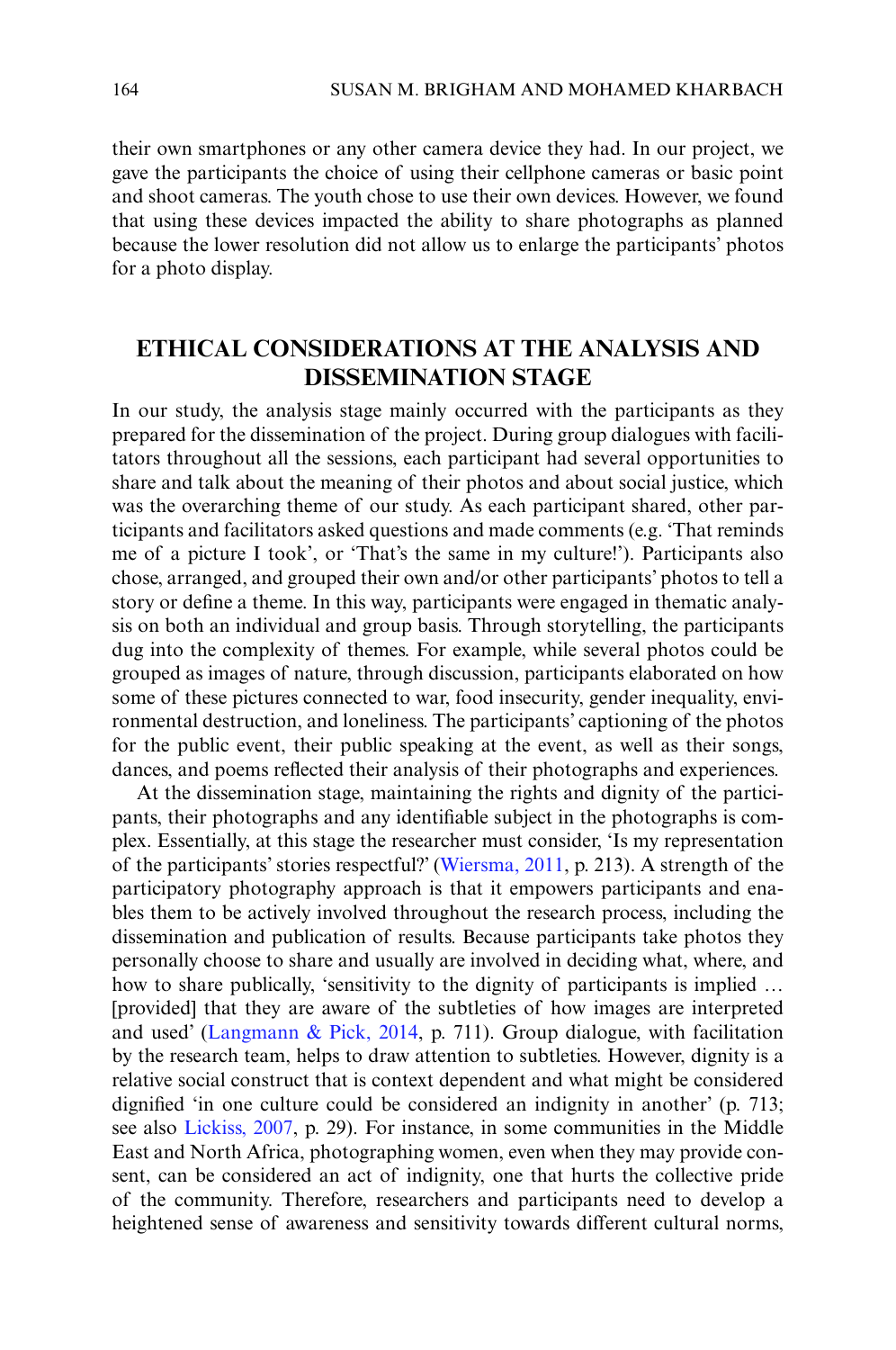societal traditions and values in the research context. Protecting the dignity of research participants means, among other things, respecting the participants' culture and acting in culturally appropriate ways. It also means doing research in a way that does not 'demean or reduce the person it involves' (p. 713). To this end, Langmann and Pick suggest that researchers apply what they call a dignity-in-context approach that deals with dignity issues in their situational context. Such an approach has the potential to sensitise the researchers to 'the relativistic nature of social and cultural norms' (p. 713). In our project, all photographs that were shared publically, including those online (social media and websites) were contextualised with descriptions about the purpose of the project and a caption provided by the participant.

Some photography research projects can pose serious risks to the safety of participants. For instance, working on social issues related to violence, drugs, prostitution, gangs and the like can place photographers in dangerous situations akin to the danger photojournalists face when doing investigative work or when covering wars [\(Peabody, 2013](#page-16-18)). Researchers and communities must assess the risks and be clear with participants about all potential risks. Similarly, the safety of photographic subjects should be taken into consideration when taking pictures of vulnerable populations and marginalised groups ([Peabody, 2013](#page-16-18)). In some communities, publishing photographs of disempowered groups, such as those from the lesbian, gay, bi-, trans, two-spirit communities might jeopardise their physical safety. Hence, the importance of researchers being aware of the religious and cultural sensitivities underlying their research contexts.

One school of thought about protecting the dignity of participants is to modify the photographic images using digital technology to blur faces and disguise identifiable features in photographs. However, this practice has been critiqued by several scholars such as Susan Sontag, Abigail Solomon-Godeau, and Martha Rosler who, in the words of [Choi \(2018\)](#page-15-14), argue that photography, 'despite its inherent mechanical objectivity, manipulates, distorts, and thus re-victimises the subject in its pitiless formal attention' (p. 99). The idea of distortion and manipulation can be regarded as a form of identity distortion and objectification of participants ([Langmann & Pick, 2014](#page-16-16)). For [Close \(2007\),](#page-15-15)

the original, unaltered image is the one on which interpretation of data rests and to present a defaced image would be no different from presenting interview data whose language, grammar or syntax had been altered. (p. 30)

Likewise, [Pauwels \(2008\)](#page-16-19) argues that any tinkering with the legibility of images in order to preserve anonymity might affect the communicative strength of photographs and might result in the lost of important data (e.g. contextual background information, non-verbal information such as facial expressions and body language). [Banks \(2001](#page-15-16) cited in [Close, 2007](#page-15-15)) suggests that such 'fuzzy-face effect' in photographs can carry connotations of criminality especially in the Western context (p. 30). Moreover, complete anonymity of research participants using disguised images is difficult to achieve [\(Pauwels, 2008](#page-16-19)) particularly if these images 'can reveal important information that text or word-based methods cannot' [\(Clark, Prosser, & Wiles, 2010.](#page-15-17) p. 86). In our study, during the editing stage,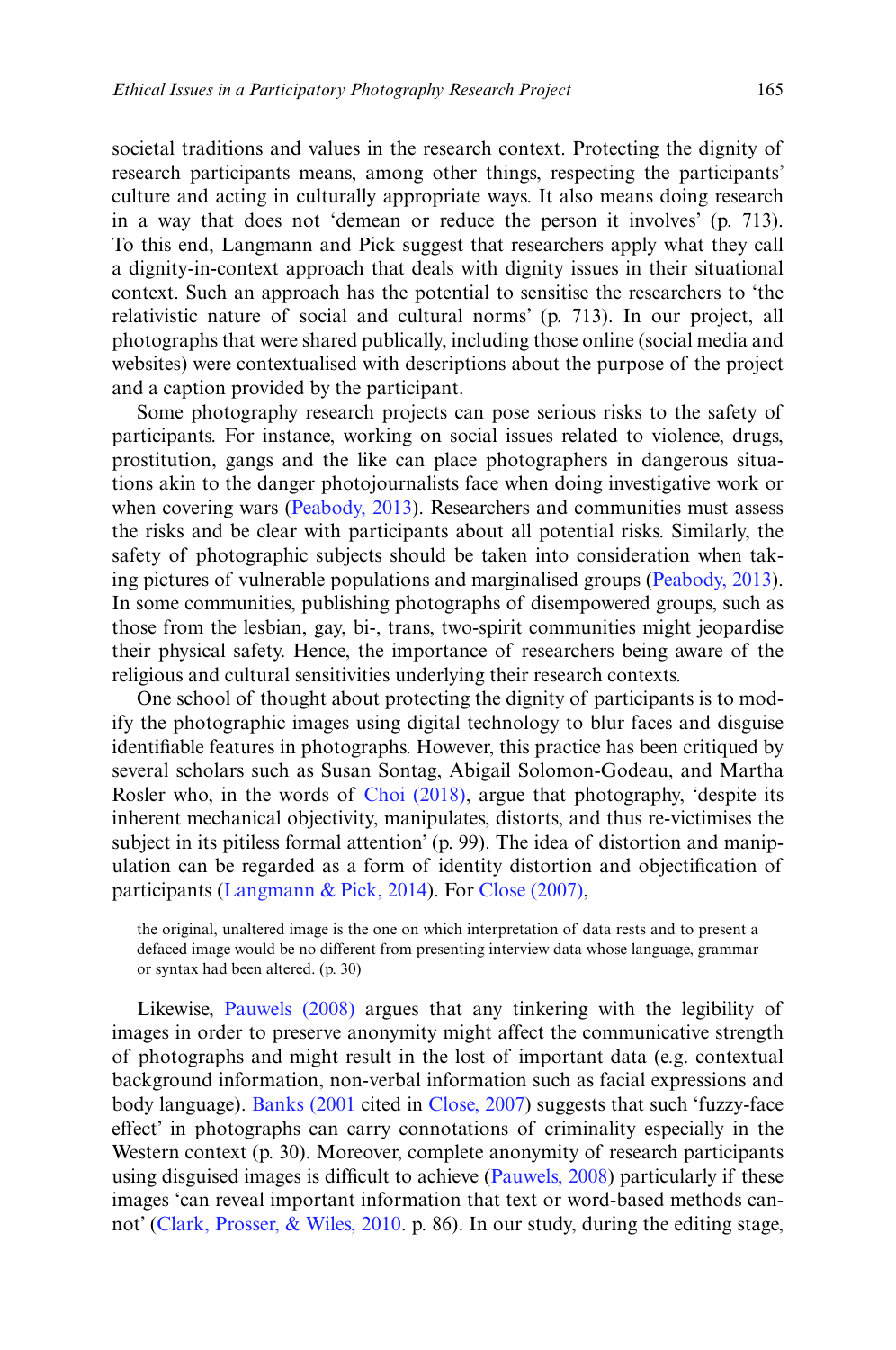one participant chose to crop the image to remove the image of a person who had not given consent to be photographed but other than that one instance we did not have any need to manipulate or distort photographs to protect confidentiality.

Given the rise in social media and the ubiquitous nature of taking photos that can be uploaded and shared in an instant, there is an increased chance of unanticipated and unauthorised dissemination of digital images from the research. Posting photos to a website or social media site increases the exposure of participants' stories by reaching a wider audience thereby also extending the potential impact of the research. However, it also means those photos are no longer under the control of the participants or researchers. Neither the participants nor researchers would have control over how the photos are used, manipulated, captioned, contextualised, interpreted, re-posted, and whether the photos will generate positive or negative impressions [\(Clark et al., 2010](#page-15-17); [Langmann & Pick, 2014](#page-16-16)). This may lead to psychological harm (including feeling demeaned, embarrassed, worried, or upset) for the participants and possibly to others by extension (such as family members or any subject in the participants' photos). Addressing this ethical concern requires researchers to be clear with participants about this loss of control in perpetuity and having discussions about the risks over the duration of the project, not just at the dissemination stage. It is also important to make clear to participants that social media sites store information on US-based servers, making the content subject to US laws. Depending on the researchers and/or the institutional ethics review board, researchers may require a separate consent form whereby participants consent to having their photos uploaded to social media sites, specifying how the photo will be presented. Participants should expect that researchers will make every effort to ensure no sensitive, personal information is included in photos and stories that are posted to these sites, and that all participants will be given the opportunity to review and approve stories before they are posted.

As a semiotic form of meaning making, photographs can be ambiguous and sometimes hard to understand. This is mostly due to their context dependence and to the fact that they can be obscurely polysemic ([Peck, 2016](#page-16-20)). [Wang and](#page-17-13) [Burris \(1997\)](#page-17-13) add that while photographs are easy to collect they are 'difficult to analyze and summarise because they yield an abundance of complex data that can be difficult to digest' (p. 375). Related to this is the unpredictability of the impact they can have on the viewer. For instance, in his photovoice project with youth from violence-affected communities in Kenya, [Baú \(2015\)](#page-15-18) together with the rest of the research team decided not to share participant-generated photos for fear of causing unpredictable impact on members of the community. Participatory photography researchers recognise that photographs do not represent the world objectively. Photos are social constructs whose significance resides in 'the way the people involved with them understand them, use them, and thereby attribute meaning to them' ([Becker, 1998](#page-15-19), p. 74). Photos are shaped and controlled by contextual social, cultural, and political elements. They get meaning (and they can have multiple meanings) from the conditions surrounding the making of the photographs and the context in which photographs are viewed (Templin, 1982 cited in [Adelman, 1998\)](#page-15-20). Photographs have meanings, which can be inferred from the political, cultural, and social environments where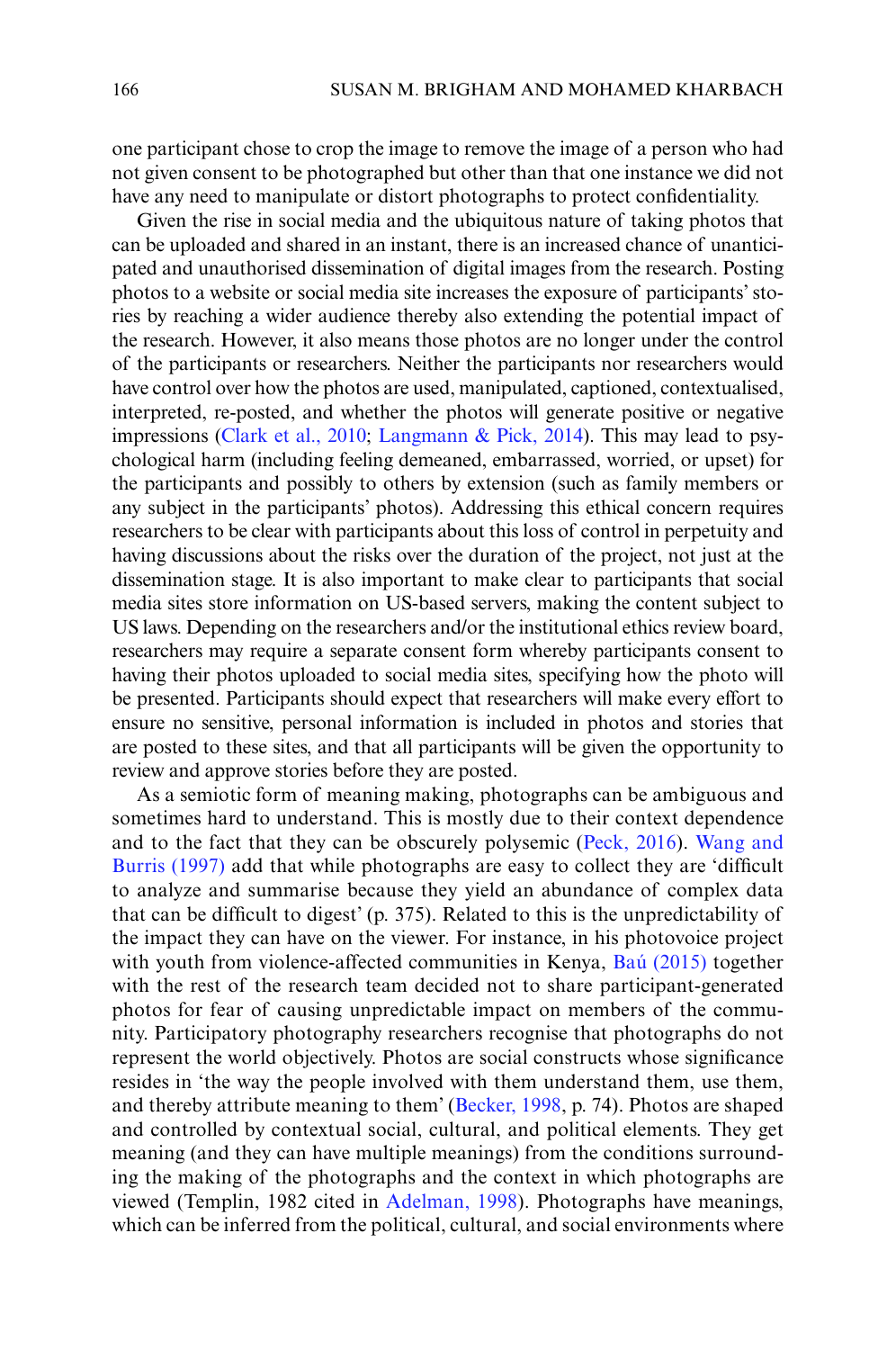the image was taken and viewed. In this way, photos act not just on mechanical and cognitive levels, but also on an emotional level. From a participatory photography researcher's perspective, this is a powerful aspect of photography that helps participants visualise and share their experiences, thoughts, knowledge, and beliefs with audiences.

# **CONCLUSION**

Ethical research practice is about producing credible and valid knowledge in an ethical way. Ethics in photography-based research is a field of landmines. Researchers are required to exert scrupulous attention and caution in addressing all the ethical issues that might potentially compromise the safety of participants and undermine the validity and credibility of the whole research. The researcher should develop an acute sense of predictability and be able to deal with ethical problems as they unfold during the research process. If anything, the discussion of the various ethical issues covered in this chapter brings to the surface the primary fact that ethical conduct of research requires [Riessman's \(2005\)](#page-17-14) 'ethicsin-context approach' (p. 473). Such an approach highlights the cultural, social, and contextual situatedness of ethics and requires visual researchers to address their ethical concerns in the light of the immediate context of their research. [Clark et al. \(2010\)](#page-15-17) call it 'situated visual ethics' (p. 81) arguing that 'research ethics are contested, contextual, dynamic, and … best understood in real, concrete, everyday situations' (p. 82). Ethical research is relativistic and situated in nature and no 'one-size-fits-all ethical policy will emerge for visual research, and indeed, perhaps nor should it' (p. 89).

Besides ensuring the safety of participants and the integrity of the research process and always in the context of addressing ethical considerations, real or potential, photography researchers must strive for a research process where relations of power between the researcher and participants are levelled to the maximum. There is no such thing as a complete power-free relation between researcher and participants ([Allen, 2012\)](#page-15-21). One way to do this is through incorporating a participatory and dialogic approach; one that empowers participants, values their voices, and highlights their emic perspective.

We assert that participatory photography is a robust research method with huge potential. We believe the advantages outweigh the limitations for research such as our project. We hope that this chapter demonstrates the complexity of ethical issues in this research method and provides insights for researchers interested in using this method and for researchers who have already had experience with this method.

#### **NOTE**

<span id="page-14-0"></span><sup>1.</sup> The team consisted of: Oladayo Afolabi, Research Assistant; Nabiha Atallah, ISANS; Susan Brigham, MSVU; Simone Chia-Kangata, CYRRC; Louise Hanavan, Project Coordinator; Mohamed Kharbach, Research Assistant; April Mandrona, NSCAD; Hilary Thorne, ISANS; and Ryan Veltmeyer, YAC.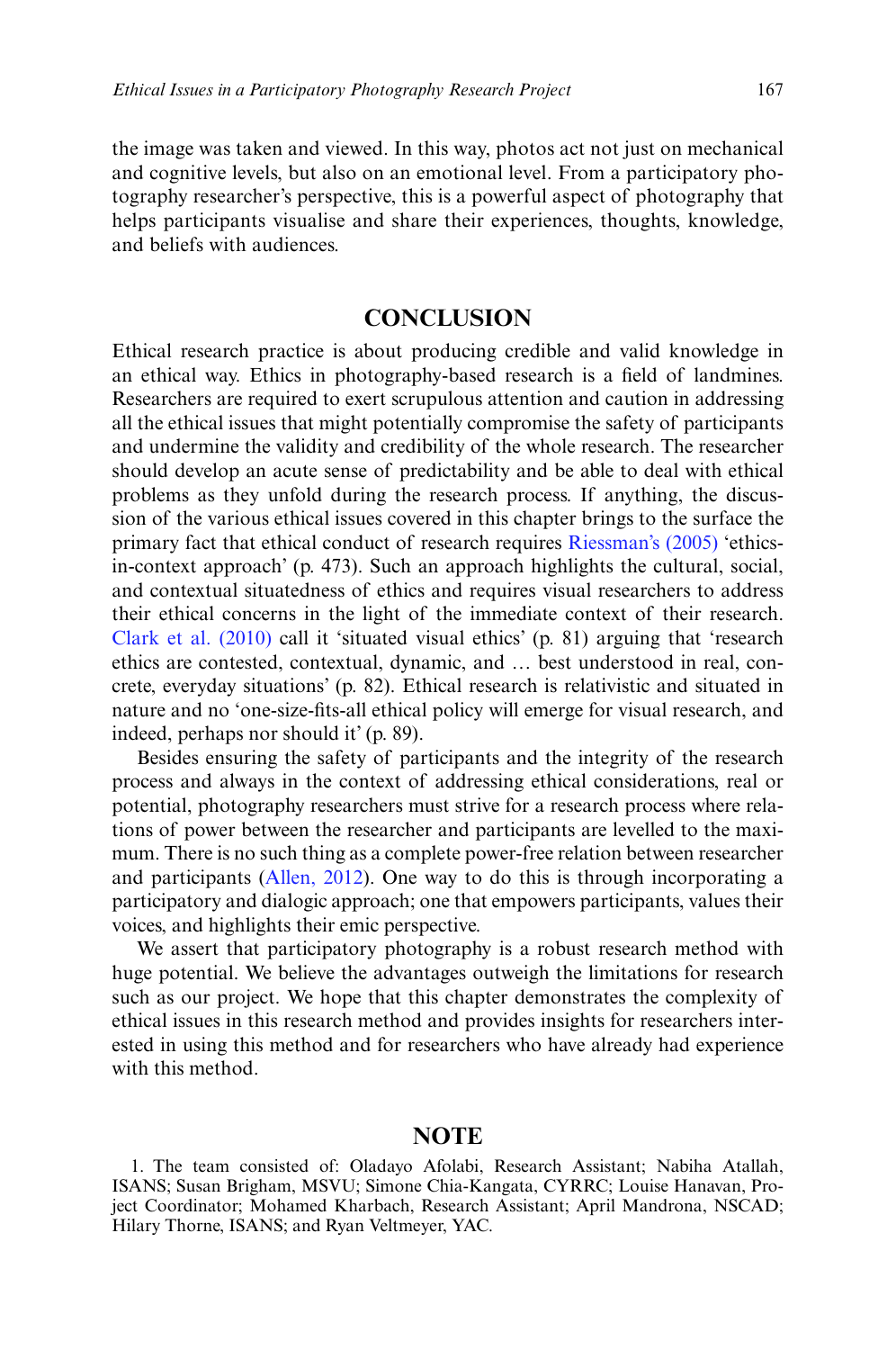#### **REFERENCES**

- <span id="page-15-20"></span>Adelman, C. (1998). Photocontext. In J. Prosser, (Ed.) *Image-based research: A sourcebook for qualitative researchers* (pp. 131–142). London: Falmer Press.
- <span id="page-15-21"></span>Allen, Q. (2012). Photographs and stories: Ethics, benefits and dilemmas of using participant photography with Black middle-class male youth. *Qualitative Research*, *12*(4), 443–458.
- <span id="page-15-16"></span>Banks, M. (2001). Visual research methods. Social Research Update, *11*, 1–6. Retrieved from http://sru. soc.surrey.ac.uk/SRU11/SRU11.html
- <span id="page-15-8"></span>Barromi Perlman, E. (2016). Using visual reflective diaries of photographs of school buildings as a tool for empowering students in teacher training. *International Journal of Qualitative Methods*, *15*, 1–15. doi:10.1177/1609406916653760
- <span id="page-15-18"></span>Baú, V. (2015). Participatory photography for peace: Using images to open up dialogue after violence. *Journal of Peacebuilding & Development*, *10*(3), 74–88. doi:10.1080/15423166.2015.1050798
- <span id="page-15-19"></span>Becker, H. C. (1998). Visual sociology, documentary photography, and photojournalism: It's (almost) all a matter of context. In I. Prosser (Ed.), Image-based research: A sourcebook for qualitative researchers (pp. 47–85). London: Falmer Press.
- <span id="page-15-3"></span>Brigham, S. (2015). Exploring adult learning spaces for refugee and immigrant learners in Canada through photography. In *Standing conference on university teaching and research in the education of adults (SCUTREA)*, Weetwood Hall Conference Centre, Leeds, England, UK. 7–9 July (pp. 60–67).
- <span id="page-15-0"></span>Brigham, S., Baillie Abidi, C., & Calatayud, S. (2018). Migrant women learning and teaching through participatory photography. *The Canadian Journal for the Study of Adult Education*, *30*(2), 101–114.
- <span id="page-15-4"></span>Brigham, S. M., Baillie Abidi, C., & Zhang, Y. (2018). What participatory photography can tell us about immigrant and refugee women's learning in Atlantic Canada. *International Journal of Lifelong Education*, *37*(2), 234–254. doi:10.1080/02601370.2017.1422044.
- <span id="page-15-12"></span>Bukowski, K., & Buetow, S. (2011). Making the invisible visible: A photovoice exploration of homeless women's health and lives in central Auckland. *Social Science & Medicine*, *72*, 739–746.
- <span id="page-15-7"></span>Carnahan, C. (2006). Photovoice: Engaging children with autism and their teachers. *Teaching Exceptional Children*, *39*(2), 44–50.
- <span id="page-15-6"></span>Castleden, H., Garvin, T., & Huu-ay-aht First Nation. (2008). Modifying photovoice for community-based participatory indigenous research. *Social Science & Medicine*, *66*(6), 1393–1405. doi:10.1016/j.socscimed.2007.11.030
- <span id="page-15-14"></span>Choi, J. (2018). Photo-Graphy, "The shadow in the cave," its pain and love: The ethics of photography. *Photographies*, *11*(1), 95–111. doi:10.1080/17540763.2017.1399286
- <span id="page-15-17"></span>Clark, A., Prosser, J., & Wiles, R. (2010). Ethical issues in image-based research. *Arts & Health*, *2*, 81–93.
- <span id="page-15-15"></span>Close, H. (2007). The use of photography as a qualitative research tool. *Nurse Researcher*, *15*(1), 27–36.
- <span id="page-15-9"></span>Collier, J. (1957). Photography in anthropology: A report on two experiments. *American Anthropologist*, *59*, 843–859.
- <span id="page-15-2"></span>Cole, A., & Knowles, J. (2007). *Handbook of the arts in qualitative social science research*. Thousand Oaks, CA: Sage Publications.
- <span id="page-15-13"></span>Coles-Ritchie, M., Monson, B., & Moses, C. (2015). Drawing on dynamic local knowledge through student-generated photography. *Equity & Excellence in Education*, *48*(2), 266–282.
- <span id="page-15-10"></span>Denison, T., & Stillman, L. (2012). Academic and ethical challenges in participatory models of community research. *Information, Communication & Society*, *15*(7), 1037–1054. doi:10.1080/13691 18X.2012.656138
- <span id="page-15-5"></span>Denov, M., Doucet, D, & Kamara, A. (2012). Engaging war affected youth through photography: Photovoice with former child soldiers in Sierra Leone. *Intervention*, *10*(2), 117–133.
- <span id="page-15-11"></span>Duffy, L. (2011). "Step-by-step we are stronger": Women's empowerment through photovoice. *Journal of Community Health Nursing*, *28*, 105–116.
- <span id="page-15-1"></span>Eisner, E. (2007). Art and knowledge. In J. Knowles & A. L. Cole (Eds.), *Handbook of the arts in qualitative research: Perspectives, methodologies, examples, and issues* (pp. 3–12). Thousand Oaks, CA: SAGE Publications, Inc.
- Emmison, M., Smith, P., & Mayall, M. (2012). Researching the visual (2nd ed.). Los Angeles, CA: SAGE Publications Inc.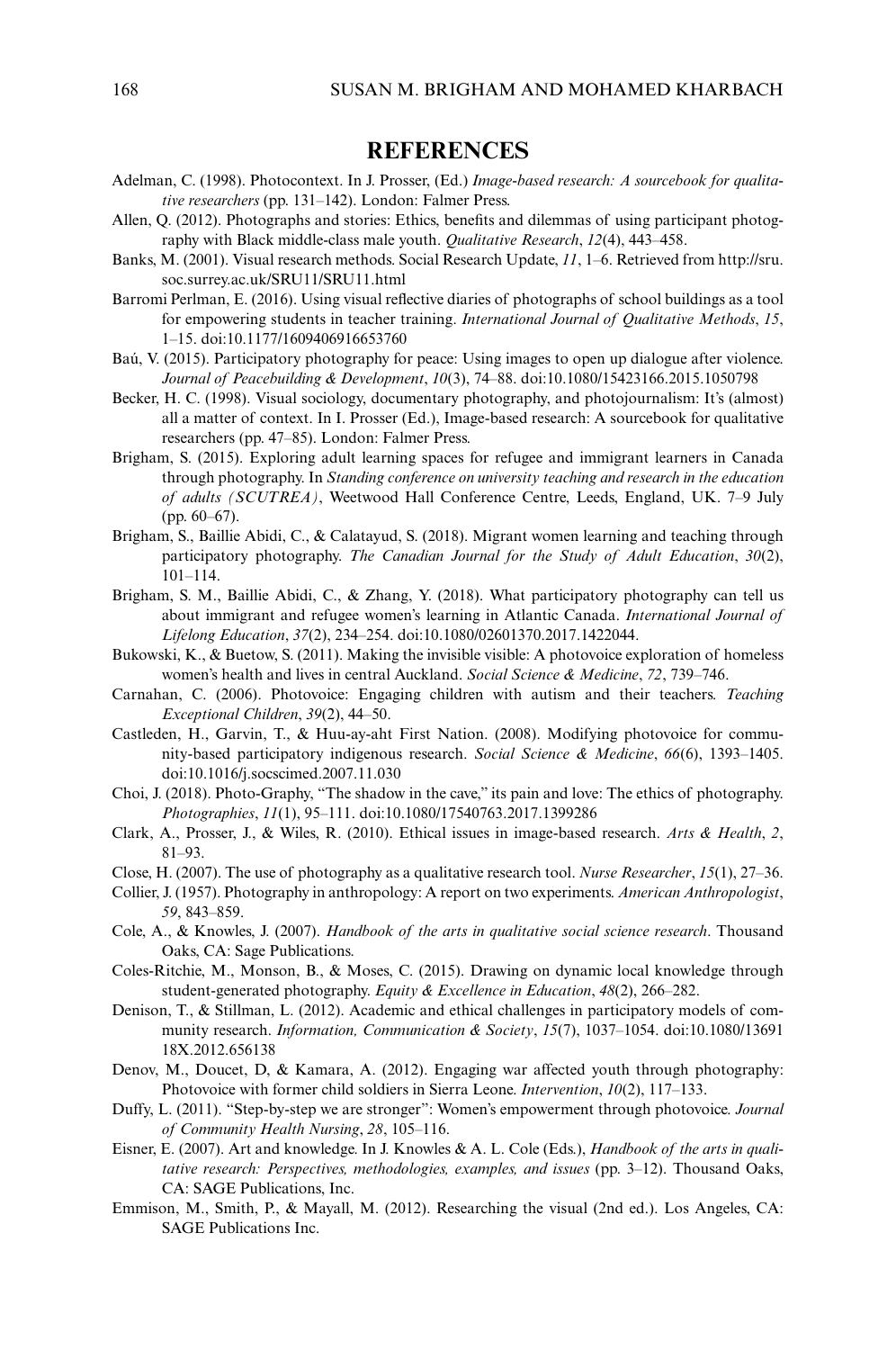- <span id="page-16-2"></span>Fassetta, G. (2016). Using photography in research with young migrants: addressing questions of visibility, movement and personal spaces. *Children's Geographies*, *14*(6), 701–715. doi:10.1080/14 733285.2016.1190811
- <span id="page-16-6"></span>Frith, H., & Harcourt, D. (2007). Using photographs to capture women's experience of chemotherapy: Reflecting on the method. *Qualitative Health Research*, *17,*1340–1350.
- <span id="page-16-1"></span>Gotschi, E., Delve, R., & Freyer, B. (2009). Participatory photography as a qualitative approach to obtain insights in framer groups. *Field Methods*, *21*(3), 290–308.
- Guillemin, M., & Gillam, L. (2004). Ethics, reflexivity, and "ethically important moments" in research. *Qualitative Inquiry*, *10*, 261–280.
- <span id="page-16-11"></span>Halilovich, H. (2013). Ethical approaches in research with refugees and asylum seekers using participatory action research. In K. Block, E. Riggs, & N. Haslam (Eds.), *Values and vulnerabilities: The ethics of research with refugees and asylum seekers* (pp. 127–151). Toowong QLD: Australian Academic Press.
- <span id="page-16-9"></span>Harper, D. (2002). Talking about pictures: A case for photo elicitation. *Visual Studies*, *17*(10), 13–26. doi:10.1080/14725860220137345
- <span id="page-16-8"></span>Hodgetts, D., Radley, A., Chamberlain, K., & Hodgetts, A. (2007). Health inequalities and homelessness: Considering material. *Spatial and Relational Dimensions Journal of Health Psychology*, *12*(5), 709–725.
- <span id="page-16-12"></span>Hopkins, P. (2008). Ethical issues in research with unaccompanied asylum-seeking children. *Children's Geographies*, *6*(1), 37–48. doi:10.1080/14733280701791884
- Immigrant Settlement Association of Nova Scotia (ISANS, 2019). Welcome to ISANS. Retrieved from https://www.isans.ca/about/. Accessed on July 31, 2019.
- <span id="page-16-7"></span>Johnson, G. A. (2011). A child's right to participation: Photovoice as methodology for documenting the experiences of children living in Kenyan orphanages. *Visual Anthropology Review*, *27*(2), 141–161.
- Johnston G. (2016). Champions for social change: Photovoice ethics in practice and "false hopes" for policy and social change. *Global Public Health*, 11(5-6), 799–811.
- <span id="page-16-3"></span>Jurkowski, J. (2008). Photovoice as participatory action research tool for engaging people with intellectual disabilities in research and program development. *Intellectual and Development Disabilities*, *46*(1), 1–11.
- <span id="page-16-13"></span>Kabranian-Melkonian, S. (2015). Ethical concerns with refugee research. *Journal of Human Behavior in the Social Environment*, *25*(7), 714–722. doi:10.1080/10911359.2015.1032634
- <span id="page-16-16"></span>Langmann, S., & Pick, D. (2014). Dignity and ethics in research photography. *International Journal of Social Research Methodology*, *17*(6), 709–721.
- <span id="page-16-17"></span>Lickiss, N. (2007). On human dignity: Fragments of an exploration. In J. Malpass & N. Lickiss (Eds.), *Perspectives on human dignity: A conversation* (pp. 27–41). London: Springer.
- <span id="page-16-14"></span>MacKenzie, C., & McDowell, C. (2007). Beyond "do no harm": The challenge of constructing ethical relationships in refugee research. *Journal of Refugee Studies*, *20*(2), 299–319.
- <span id="page-16-10"></span>Merriam, S. (2009). *Qualitative research: A guide to design and implementation*. San Francisco, CA: Jossey-Bass.
- <span id="page-16-15"></span>Mulder, C., & Dull, A. (2014). Facilitating self-reflection: The integration of photovoice in graduate social work education. *Social Work Education*, *33*(8), 1017–1036.
- Murray, L., & Nash, M. (2017). The challenges of participant photography: A critical reflection on methodology and ethics in two cultural contexts. *Qualitative Health Research 27*(6), 923–937.
- <span id="page-16-4"></span>Newman, S. D., Maurer, D., Jackson, A., Saxon, M., Jones, R., & Reese, G. (2009). Gathering the evidence: Photovoice as a tool for disability advocacy progress. *Community Health Partnership*, *3*(2), 139–144. doi:10.1353/cpr.0.0074
- <span id="page-16-0"></span>Noland, C. M. (2006). Auto-photography as research practice: Identity and self-esteem research.*Journal of Research Practice*, *2*(1), 1–19.
- <span id="page-16-19"></span>Pauwels, L. (2008). Taking and using. *Visual Communication Quarterly*, *15*(4), 243–257.
- <span id="page-16-18"></span>Peabody, C. G. (2013). Using photovoice as a tool to engage social work students in social justice. *Journal of Teaching in Social Work*, *33*(3), 251–265.
- <span id="page-16-20"></span>Peck, J. (2016). Vibrant photography: Photographs, actants and political ecology. *Photographies*, *9*(1), 71–89.
- Photovoice (2019). Retrieved from https://photovoice.org. Accessed on March 2, 2019.
- <span id="page-16-5"></span>Povee, K., Bishop, B. J., & Roberts, L. D. (2014). The use of photovoice with people with intellectual disabilities: reflections, challenges and opportunities, *Disability & Society*, *29*(6), 893–907. doi: 10.1080/09687599.2013.874331